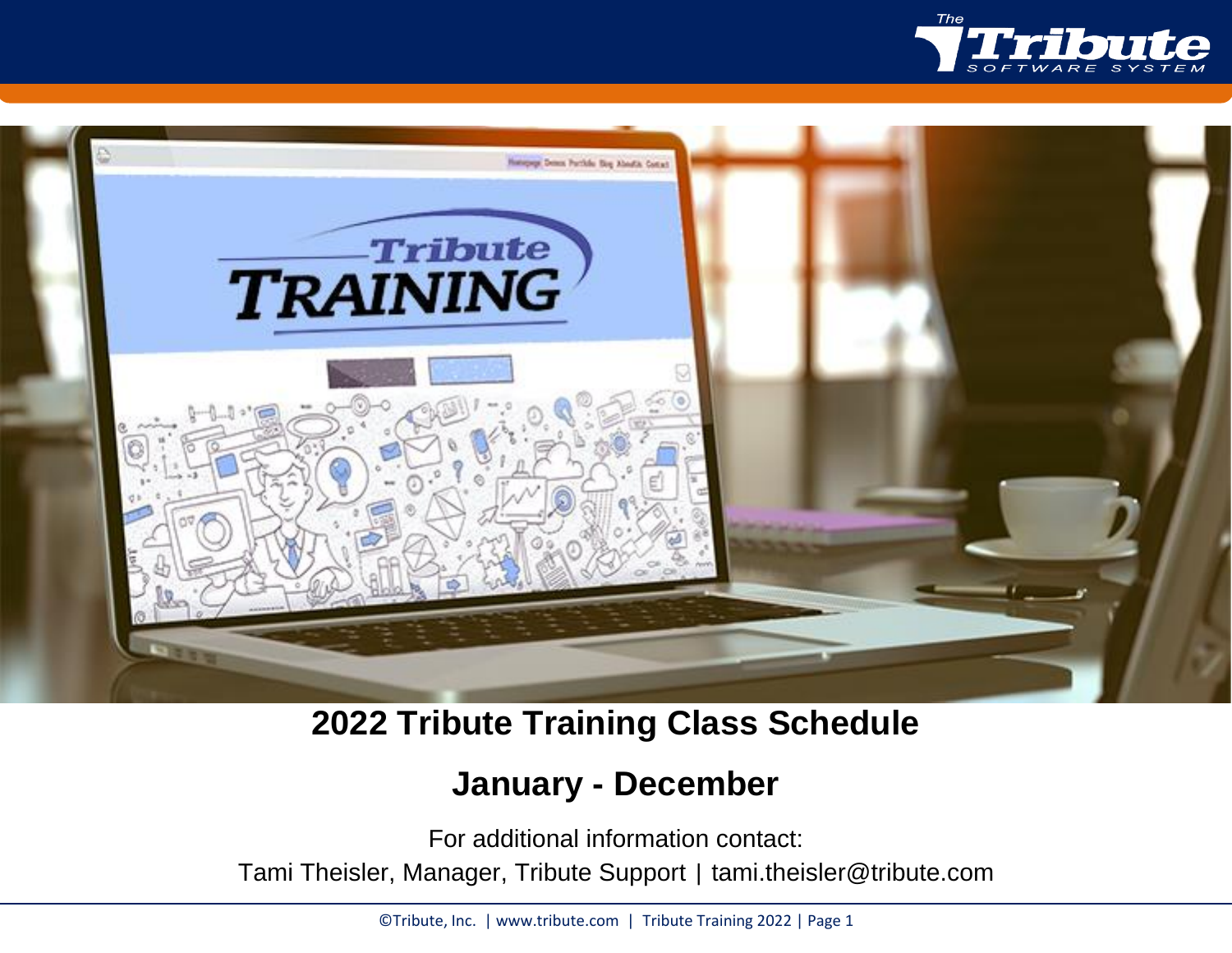

| Date       | <b>Title</b>                                                                           | <b>Price</b> | <b>Description</b>                                                                                                                                                                                                                                                                                                                                                                                                                                                                                                                                                                                                                                               | <b>Pre-Requisite</b>                                                   | <b>Registration URL</b>                                     |
|------------|----------------------------------------------------------------------------------------|--------------|------------------------------------------------------------------------------------------------------------------------------------------------------------------------------------------------------------------------------------------------------------------------------------------------------------------------------------------------------------------------------------------------------------------------------------------------------------------------------------------------------------------------------------------------------------------------------------------------------------------------------------------------------------------|------------------------------------------------------------------------|-------------------------------------------------------------|
| 11-Jan     | Sales Analysis Reports &<br>Reconciliation                                             | \$367.00     | This class reviews the structure of TSF (Temporary Sales File), SASF (System Activity & Summary<br>File), SAF (Sales Analysis File), TSFH (Temporary Sales File History), MSA (Monthly Sales Analysis<br>File), PSFM (Product Sales File), IVHFSAV/IVDFSAV (Invoice Files) and COMF (Commission File).<br>How do these files get updated? What gets updated to these files? What does not get updated<br>to these files? What Sales/Costs figures should be used for reconciliation and why? What if SCQ<br>doesn't match SARH? What if SMCR doesn't match my sales reports? This class gives a detailed<br>review of sales analysis and reconciliation options. |                                                                        | https://attendee.gototraining.com/r/87671323043157<br>68321 |
| $18 - Jan$ | <b>Work Order</b><br>Management -<br>Processing Internal<br><b>Fabrications</b>        | \$314.00     | Are you getting more involved in value-added services which involve modifying your existing<br>inventory? In a changing industry, many of you are getting more involved in custom modifications<br>and need to better track the inventory and the costs involved. Some of the work is done in your<br>warehouse or in another profit center. Fabrication Orders are needed when a standard direct bill<br>of material process doesn' t offer enough flexibility for tracking the movement of inventory and<br>accumulating the additional costs. This class will review the Internal Fabrication Process.                                                        | Knowledge of basic Tribute<br>bill of material entry and<br>processing | https://attendee.gototraining.com/r/4553235766082<br>63681  |
| 25-Jan     | <b>Work Order</b><br>Management -<br><b>Processing External</b><br><b>Fabrications</b> | \$314.00     | As we continue our online training series covering Work Order Management, we need to focus on<br>processing external fabrications. When offering value-added services, some of the work is done at<br>an outside vendor, which is your fabricating vendor. When requesting this outside vendor to do<br>our fabricating work, this is an external fabrication. No matter how small or large the assembly or<br>the amount of fabrication needed, external fabrication orders allow us to accurately track the<br>movement of inventory and accumulate the additional costs related to the cost of the fabricating<br>vendor's services.                          |                                                                        | https://attendee.gototraining.com/r/2001539290958<br>987009 |
|            |                                                                                        |              | FEBRUARY 2022                                                                                                                                                                                                                                                                                                                                                                                                                                                                                                                                                                                                                                                    |                                                                        |                                                             |
| 1-Feb      | Monthend & Yearend<br>Processing                                                       | \$367.00     | We'll review tips to help your month end run smoothly. We'll also cover what to do with all of<br>those reports. Which ones should be archived? Which ones are optional? Which ones can be<br>rerun at a later date? If you' re audited, what reports do you want to make sure you have? We'<br>also discuss what to do if your month end Jobpro stops - covering some basic trouble-shooting<br>tips. This session will take the mystery out of month end!                                                                                                                                                                                                      |                                                                        | https://attendee.gototraining.com/r/2045480640567<br>93857  |
| 8-Feb      | Accounting<br>Management                                                               | \$314.00     | Let's take an upper-level view of the Accounting Process. What key reports should be reviewed to<br>manage your accounting group's activities? What are the tools Tribute has to offer to effectively<br>manage Credit Holds and Collections? There are a number of selectable features available for<br>managing Credit Hold Orders. How do they all work together? How can GLBIQ help us manage<br>cash in Tribute? We will also review the month end reports used to audit and reconcile specific<br>general ledger accounts. This review allows us to confirm that the system setup is accurate and<br>proper procedures are being followed.                 |                                                                        | https://attendee.gototraining.com/r/9500136491544<br>72193  |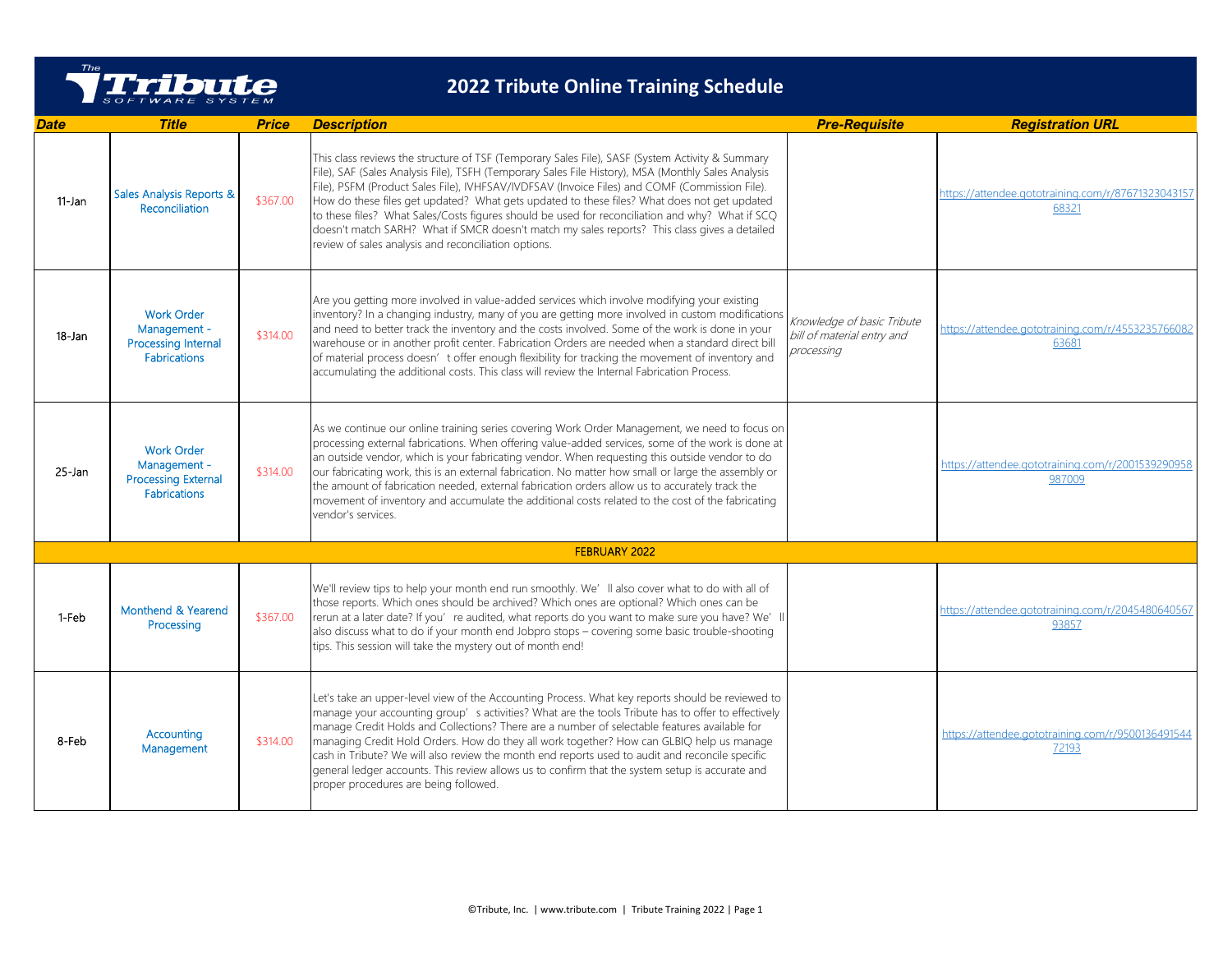

| Date   | <b>Title</b>                                        | <b>Price</b> | <b>Description</b>                                                                                                                                                                                                                                                                                                                                                                                                                                                                                                                                                                                                                                                                                                                                                                                                                                                                                                                                                                                                                                           | <b>Pre-Requisite</b> | <b>Registration URL</b>                                     |
|--------|-----------------------------------------------------|--------------|--------------------------------------------------------------------------------------------------------------------------------------------------------------------------------------------------------------------------------------------------------------------------------------------------------------------------------------------------------------------------------------------------------------------------------------------------------------------------------------------------------------------------------------------------------------------------------------------------------------------------------------------------------------------------------------------------------------------------------------------------------------------------------------------------------------------------------------------------------------------------------------------------------------------------------------------------------------------------------------------------------------------------------------------------------------|----------------------|-------------------------------------------------------------|
| 15-Feb | <b>General Ledger</b><br>Processing                 | \$314.00     | Once Tribute processing has completed, we need to make sure that automatic postings<br>generated from Tribute transactions are posting to the correct General Ledger accounts by<br>reviewing GTL and GYL. This class will review General Ledger postings, both Automatic and<br>Manual. What are the standard source codes in Tribute? From what registers did they originate?<br>In additional to regular manual journal entries, we will review recurring and allocation entries.<br>Period closing recommendations and preparation of financial reports will also be reviewed.                                                                                                                                                                                                                                                                                                                                                                                                                                                                           |                      | https://attendee.gototraining.com/r/2230061787676<br>427265 |
| 22-Feb | <b>Expense Purchase Order</b><br>Processing         | \$314.00     | Are you looking for a better way to manage expense item purchasing? Tribute Expense Purchase<br>Order Processing can assist with that task. Whether you are currently using Expense Purchase<br>Orders on Tribute or just wanted to get started, this On-Line Training Class is for you. We will<br>address set-up options, entry, and inquiries. Our Programming Group introduced new<br>functionality based on customer requests to the Expense Purchase Order Process in Tribute<br>Release 10.2. We will review the new 'Receiving' and 'Item Return' options.                                                                                                                                                                                                                                                                                                                                                                                                                                                                                           |                      | https://attendee.gototraining.com/r/8599077449568<br>923649 |
|        |                                                     |              | <b>MARCH 2022</b>                                                                                                                                                                                                                                                                                                                                                                                                                                                                                                                                                                                                                                                                                                                                                                                                                                                                                                                                                                                                                                            |                      |                                                             |
| 1-Mar  | Return & Repair -<br><b>Customers &amp; Vendors</b> | \$314.00     | Some days we wish we could say, "No Returns". But in order to service our customers, we need<br>to allow them to send materials back to us. Sometimes customer returns are due to an internal<br>error. Or maybe customers are sending material to us for repair. No matter the reason, we need<br>to track material coming into our warehouse from customers. We may need to send the material<br>back to the vendor for inspection or credit before we can determine how to complete the<br>customer' s request for a replacement or a credit. We will continue with the vendor portion of<br>the Return and Repair module as well as discuss warehouse materials returns. In this online<br>training class, we will review the Return and Repair module. The content will be for those<br>customers that would like to start using the module and for those who are currently using it but<br>want to learn more about it's functionality. We will walk through several specific scenarios<br>including a customer return, replacement order, and repair. |                      | https://attendee.gototraining.com/r/2679863198506<br>607617 |
| 8-Mar  | Importing Inventory<br>Data                         | \$314.00     | Do you need to make extensive Product Code or Part Number changes, update fields in IMM and<br>IDM, or create new IMM and IDM records? In this session we will review how to set up your Excel<br>document to use with various inventory importing programs, as well as the FTP process to move<br>the file to your Tribute server. We will then review the Tribute programs available for importing<br>inventory data. We will review importing data for INCBLD, IMFSET, IDFSET, IMCNV, and IDCNV.                                                                                                                                                                                                                                                                                                                                                                                                                                                                                                                                                          |                      | https://attendee.gototraining.com/r/7270830019820<br>205057 |
| 15-Mar | <b>Importing Transaction</b><br>Data                | \$314.00     | Did you know that you can import transaction data into Tribute instead of all that tedious manual<br>entry? In this class, we will review importing transactional data, such as posting cash receipts that<br>you may be able to receive from your bank. Information in a space-delimited file can be imported<br>into Tribute via RMKIN. We will also review importing items and quantities into OQE for quoting<br>or order entry and QMPOM for purchase order entry. Finally, we will review options for importing<br>manual General Ledger Journal entries for Payroll or other journal entries created by another<br>system.                                                                                                                                                                                                                                                                                                                                                                                                                            |                      | https://attendee.gototraining.com/r/7270830019820<br>205057 |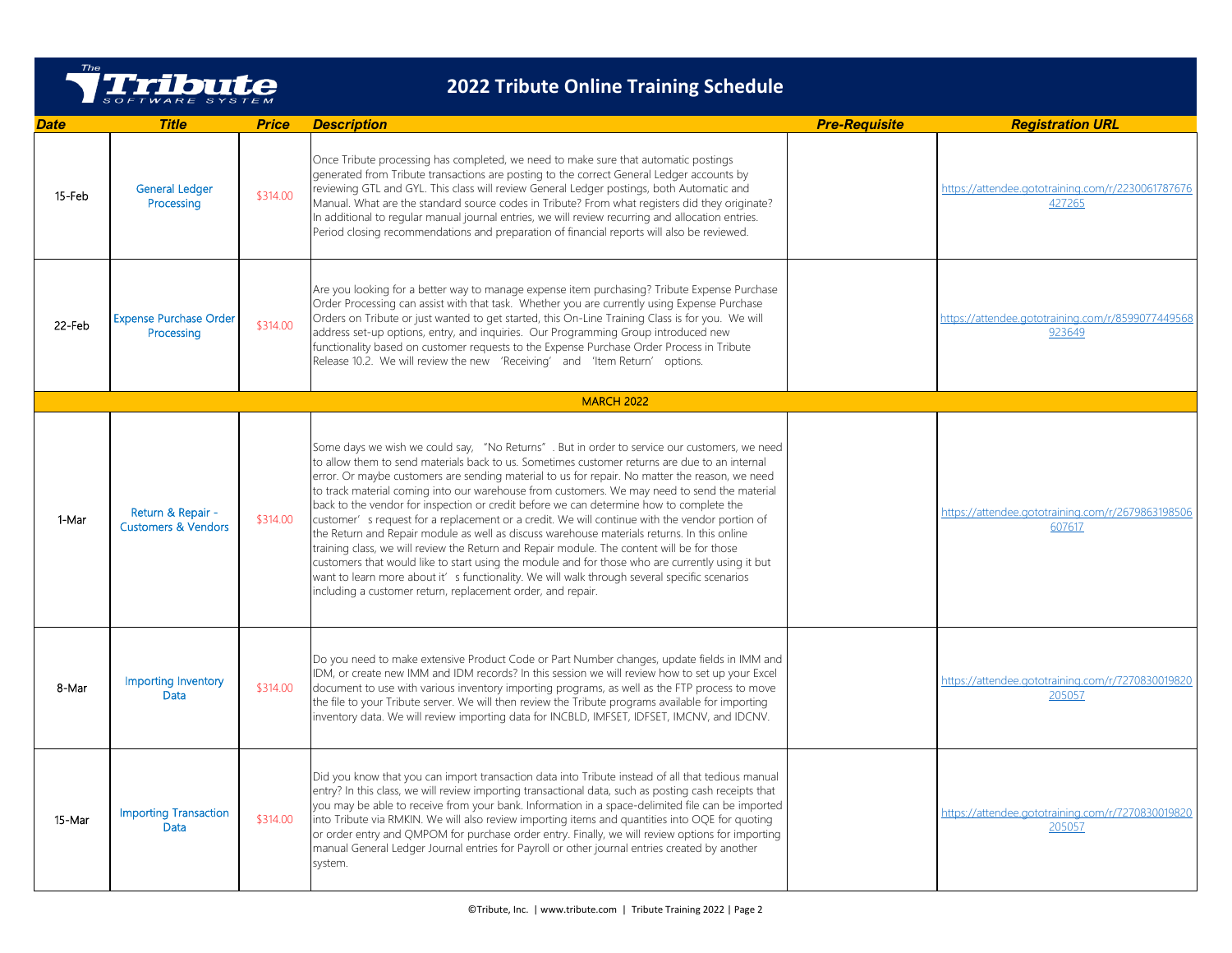

| Date   | <b>Title</b>                                                            | <b>Price</b> | <b>Description</b>                                                                                                                                                                                                                                                                                                                                                                                                                                                                                                                                                                                                                                                                                                                                                                                                         | <b>Pre-Requisite</b>                      | <b>Registration URL</b>                                     |
|--------|-------------------------------------------------------------------------|--------------|----------------------------------------------------------------------------------------------------------------------------------------------------------------------------------------------------------------------------------------------------------------------------------------------------------------------------------------------------------------------------------------------------------------------------------------------------------------------------------------------------------------------------------------------------------------------------------------------------------------------------------------------------------------------------------------------------------------------------------------------------------------------------------------------------------------------------|-------------------------------------------|-------------------------------------------------------------|
| 22-Mar | <b>Accounts Payable - Daily</b><br>Processing                           | \$314.00     | What are the processes & procedures for handling Accounts Payable transactions daily? We'll<br>cover trade invoice entry and expense invoice entry in detail. Do you sometimes pay trade<br>invoices with a credit card? If so, what's the most efficient method for handling payment of your<br>credit card statement that includes payment of trade purchase orders? We'll also review the<br>computer check run process from start to finish. And last, we'll cover entry and updating of<br>manual checks. Come to this class if you' re new to your position or if you' d like a refresher<br>course on handling the day to day tasks in your Accounts Payable department.                                                                                                                                            |                                           | https://attendee.gototraining.com/r/22213805107853<br>1073  |
| 29-Mar | Accounts Payable -<br>Inquiries, Reports &<br>Troubleshooting           | \$314.00     | What is the quickest and most efficient way to find information when a vendor calls? How can you<br>find out what General Ledger account was used on a specific Accounts Payable transaction? What<br>do you do if you make an error and process the wrong line on a purchase order? This class will<br>focus on how to fix mistakes and reverse entries. We'll also cover specific types of Accounts<br>Payable transactions, such as prepaid invoices and adjusting debits. Come to this class to fine-<br>tune your knowledge of Tribute' s Accounts Payable system and become more efficient.                                                                                                                                                                                                                          | Accounts Payable - Daily<br>Processing    | https://attendee.gototraining.com/r/2061419793806<br>390017 |
|        |                                                                         |              | <b>APRIL 2022</b>                                                                                                                                                                                                                                                                                                                                                                                                                                                                                                                                                                                                                                                                                                                                                                                                          |                                           |                                                             |
| 5-Apr  | <b>Accounts Receivable -</b><br><b>Daily Processing</b>                 | \$314.00     | If you are new to the Accounts Receivable department or looking to freshen up your skills, this is<br>the class for you. We will cover RMKE Cash Receipts batch posting in detail. This will include<br>discounts and allowances codes, posting cash on account, AUTO postings and depositing checks<br>against sales orders that have not been invoiced yet. We will also cover when to use RAMP to<br>process adjustments and miscellaneous postings. Processing automatic payments through APKE<br>and miscellaneous deposits through CDE will also be addressed.                                                                                                                                                                                                                                                       |                                           | https://attendee.gototraining.com/r/4236770564012<br>470273 |
| 12-Apr | <b>Accounts Receivable -</b><br>Inquiries, Reports &<br>Troubleshooting | \$314.00     | Do you find that sometimes you aren' t positive which inquires or reports could help benefit your<br>Accounts Receivable department? Would you like to minimize your timeline when dealing with<br>collections? This class will go over inquiry and reporting tools that can make your life in Accounts<br>Receivable more enjoyable. Having problems attempting to troubleshoot how an invoice was<br>paid? Need to change the way cash was distributed? These items will be discussed, as well as,<br>ARCM comments and flagging items for dispute.                                                                                                                                                                                                                                                                      | Accounts Receivable - Daily<br>Processing | https://attendee.gototraining.com/r/2061419793806<br>390017 |
| 19-Apr | <b>Sales Order Processing</b><br><b>Order Entry</b>                     | \$314.00     | Order Entry is where it all begins. Whether you are a seasoned veteran or a new user, everyone<br>can benefit from a review of the order entry process. Accurate data entry from the start will<br>positively impact your company's ability to effectively service your customers. Order Entry is the<br>cornerstone of your business process and directly affects the productivity of other departments.<br>This can be accomplished by proper entry of Customer Shipping Requirements, as well as<br>sourcing and bill of material entry (existing templates and structures only). Topics will include the<br>entry of required dates, require date codes, looking up items numbers, and options for inquiry<br>within OOE. We will also address communicating with customers through sending order<br>acknowledgements. |                                           | https://attendee.gototraining.com/r/424698282801<br>273217  |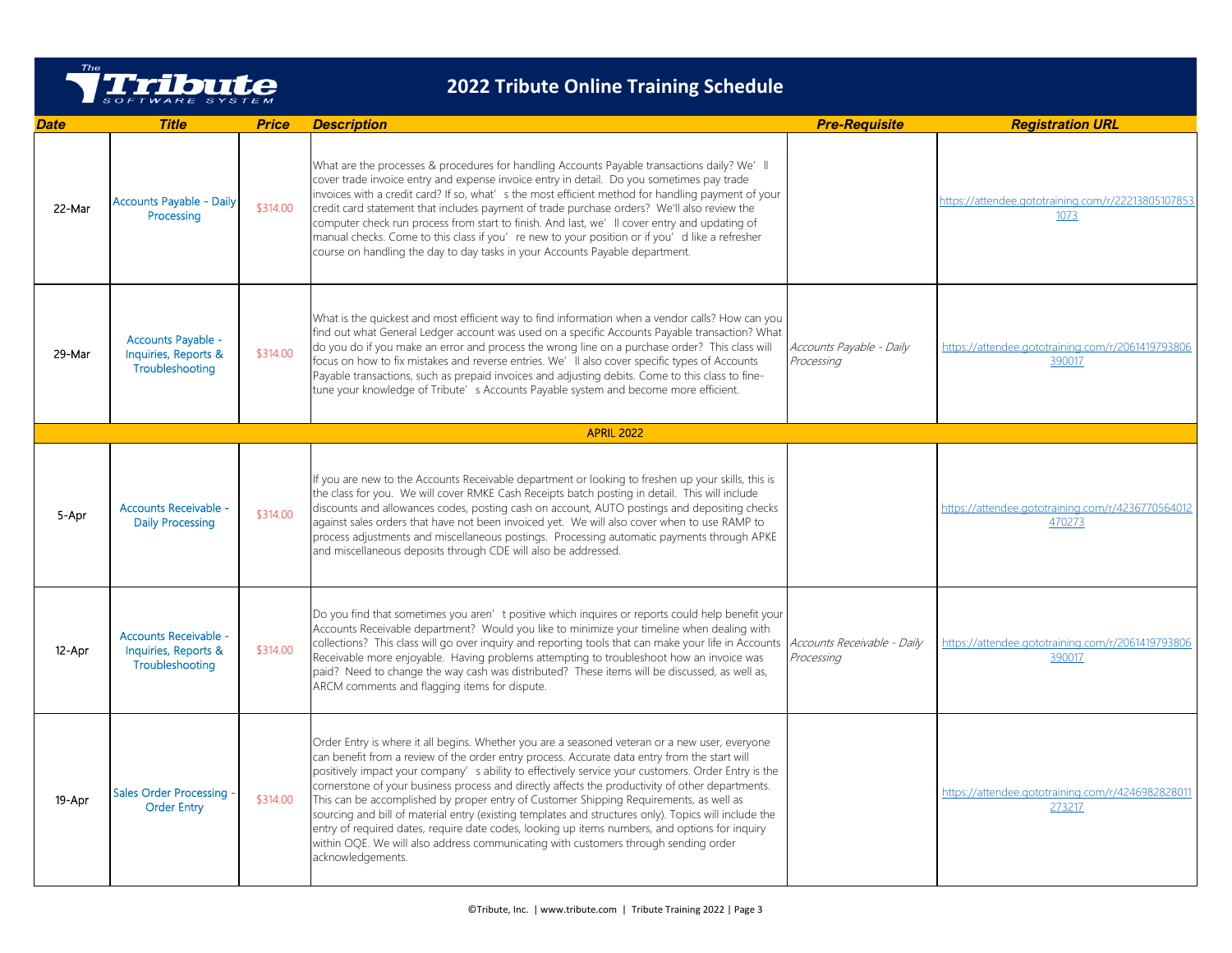

| <b>Date</b> | <b>Title</b>                                                                                                         | <b>Price</b> | <b>Description</b>                                                                                                                                                                                                                                                                                                                                                                                                                                                                                                                                                                                                                                                                  | <b>Pre-Requisite</b>                                                                                                                                            | <b>Registration URL</b>                                     |
|-------------|----------------------------------------------------------------------------------------------------------------------|--------------|-------------------------------------------------------------------------------------------------------------------------------------------------------------------------------------------------------------------------------------------------------------------------------------------------------------------------------------------------------------------------------------------------------------------------------------------------------------------------------------------------------------------------------------------------------------------------------------------------------------------------------------------------------------------------------------|-----------------------------------------------------------------------------------------------------------------------------------------------------------------|-------------------------------------------------------------|
| 26-Apr      | Purchasing Day to Day<br>and Expediting                                                                              | \$314.00     | Let's review the recommended procedures for managing the purchasing process in Tribute. From<br>reviewing new items to updating vendor discounting, we will discuss various programs, inquiries<br>and reports that are available throughout the purchasing process. We will discuss QMPOM and<br>purchase order maintenance. We will also review effective purchase order expediting. You need<br>effective tools for tracking vendor purchase orders and vendor deliveries. This class is a must for<br>users that are either new or experienced in their purchasing positions.                                                                                                   |                                                                                                                                                                 | https://attendee.gototraining.com/r/2342958542191<br>610113 |
|             |                                                                                                                      |              | <b>MAY 2022</b>                                                                                                                                                                                                                                                                                                                                                                                                                                                                                                                                                                                                                                                                     |                                                                                                                                                                 |                                                             |
| 3-May       | <b>Understanding Inventory</b><br>Management - Setup &<br>Maintenance                                                | \$314.00     | Do you know the buy methods available to you? Do you know how buy quantities are calculated?<br>Do you understand Forecasted Monthly Demand and Forecasted Lead Time? Are you using<br>Safety Stock and Review Cycle? How about Ranking? Do you know how to set up the factors<br>involved? In today's changing economic climate, effectively managing your inventory is more<br>important than ever.<br>This Online Training class will have a direct impact on your company' s inventory value, inventory<br>turns, and service levels. This is a prerequisite for any subsequent Understanding Inventory<br>Management Classes.                                                  |                                                                                                                                                                 | https://attendee.gototraining.com/r/8919538909664<br>024321 |
| 10-May      | <b>Understanding Inventory</b><br>Management -<br><b>Forecasting Customer</b><br>Demand & Vendor Lead<br><b>Time</b> | \$314.00     | As a follow up to Understanding Inventory Management - Setup and Maintenance, this class<br>focuses on analyzing and auditing Forecasted Monthly Demand and Forecasted Lead Time. FMD<br>and FLT directly affect when you buy, how much you buy and enables you to better take<br>advantage of supplier discounts.                                                                                                                                                                                                                                                                                                                                                                  | Understanding Inventory<br>Management - Setup &<br>Maintenance                                                                                                  | https://attendee.gototraining.com/r/3260424029756<br>781057 |
| 17-May      | <b>Understanding Inventory</b><br>Management - Buying &<br>Replenishment                                             | \$314.00     | Have you ever questioned why the system recommended buying an item? Or why it didn't<br>recommend buying an item? Where do zero buy quantities come from? Understanding the<br>buying and replenishment process in the system minimizes the time your purchasing group<br>spends on buying and maximizes their time available for truly managing your inventory, which wil<br>result in better customer service. This class assumes knowledge gained in the prior two classes, so<br>they are recommended as a series.                                                                                                                                                              | Understanding Inventory<br>Management - Setup &<br>Maintenance; Understanding<br>Inventory Management -<br>Forecasting Customer<br>Demand & Vendor Lead<br>Time | https://attendee.gototraining.com/r/8717453070525<br>363201 |
|             |                                                                                                                      |              | <b>JULY 2022</b>                                                                                                                                                                                                                                                                                                                                                                                                                                                                                                                                                                                                                                                                    |                                                                                                                                                                 |                                                             |
| 5-Jul       | Price Updates - Format,<br>Import & Update                                                                           | \$314.00     | Did you know that you can import Inventory Price Updates from an Excel spreadsheet into Tribute<br>instead of doing all that tedious manual entry?! It is more important than ever to make sure that<br>your Vendor Pricing is accurate for purchasing and quoting. In this class, you will learn how to set<br>up your Excel file, the FTP process to transfer the file to the Tribute server, and which Tribute<br>programs are used to update the Pricing to your Tribute Inventory records. We will also review<br>the price update options available, if you don' t have a file, and want to increase your Price<br>(and/or Current Replacement Cost) by a certain percentage. |                                                                                                                                                                 | https://attendee.gototraining.com/r/7579755403916<br>726785 |
| $12$ -Jul   | New User Intro to<br><b>Tribute</b>                                                                                  | \$314.00     | This class will give your new employee an introduction and orientation to the Tribute product.                                                                                                                                                                                                                                                                                                                                                                                                                                                                                                                                                                                      |                                                                                                                                                                 | https://attendee.gototraining.com/r/2349826091818<br>822145 |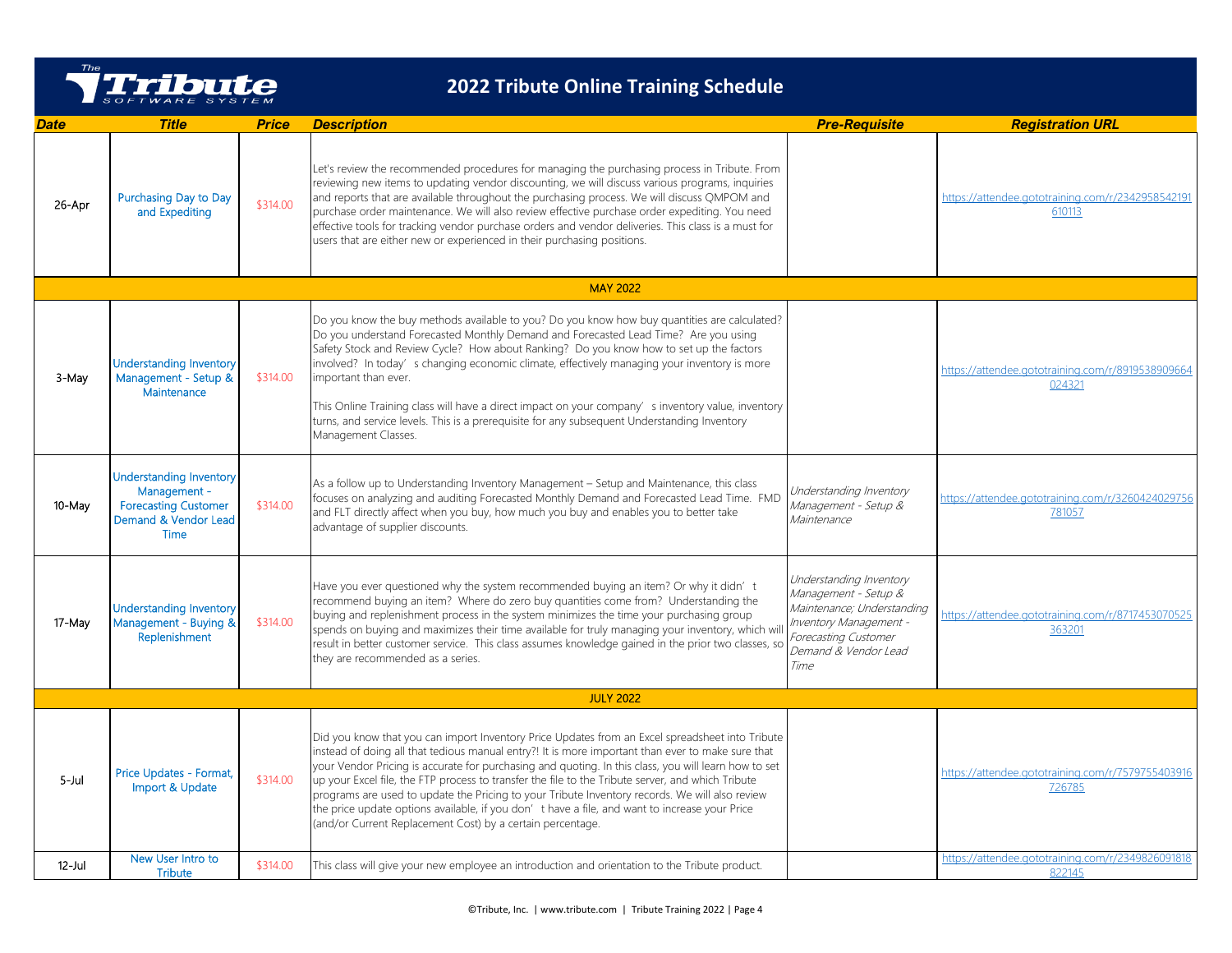

| Date       | <b>Title</b>                                                             | <b>Price</b> | <b>Description</b>                                                                                                                                                                                                                                                                                                                                                                                                                                                                                                                                                                                                                                                                 | <b>Pre-Requisite</b>                                            | <b>Registration URL</b>                                     |
|------------|--------------------------------------------------------------------------|--------------|------------------------------------------------------------------------------------------------------------------------------------------------------------------------------------------------------------------------------------------------------------------------------------------------------------------------------------------------------------------------------------------------------------------------------------------------------------------------------------------------------------------------------------------------------------------------------------------------------------------------------------------------------------------------------------|-----------------------------------------------------------------|-------------------------------------------------------------|
| $19 -$ Jul | Comments -<br>Maintenance & Print<br><b>Options</b>                      | \$367.00     | This class overviews comment categories for Customer & Vendor Comments. It dives into<br>printing, viewing, purging and auto-adding comments to forms and inquiry screens. We also<br>review all of the ZFIM and system settings that will allow you to generate template comments and<br>defaulted system driven comment updates.                                                                                                                                                                                                                                                                                                                                                 |                                                                 | https://attendee.gototraining.com/r/4918052157838<br>491905 |
| $26$ -Jul  | Sales Tax Setup &<br>Maintenance                                         | \$367.00     | When our customers call in and ask for help with taxing their customers, one of the first questions<br>that we ask is "What state(s) are you dealing with?" There are states with simple tax laws<br>and states with tax laws so complex, you need a manual to understand all of the codes. This class<br>focuses on all of the options that are available for setting up & maintaining your sales tax<br>authorities as well as exemptions and exceptions.                                                                                                                                                                                                                        |                                                                 | https://attendee.gototraining.com/r/9244203170817<br>20833  |
|            |                                                                          |              | <b>AUGUST 2022</b>                                                                                                                                                                                                                                                                                                                                                                                                                                                                                                                                                                                                                                                                 |                                                                 |                                                             |
| 2-Aug      | Sales Order Processing -<br><b>Commitment, Allocation</b><br>& Releasing | \$367.00     | This class will begin with a detailed discussion of the variables involved in the Commitment,<br>Allocation and Releasing of material to customer orders. Have you ever wondered why an item<br>released to a different order than you expected? If two orders need the same item, can you<br>control priority? We will also review the proper methods for maintaining existing sales orders even <i>Order Entry</i><br>if the packing list has already released. We'll make sure that you know how to properly maintain<br>open sales order and audit those changes if needed.                                                                                                    | Sales Order Processing -                                        | https://attendee.gototraining.com/r/6030858448409<br>04705  |
| 9-Aua      | Sales Order Processing<br><b>Reports &amp; Inquiries</b>                 | \$314.00     | What is the quickest and most efficient way to find information when a customer calls? The<br>information is there at your fingertips. This session will review the most efficient ways to check the<br>status of open orders. Are you proactively expediting open customer orders? What are the best<br>reports to use? We will review these reports and the recommended procedures for documenting<br>results. Once you have completed shipments to your customers, you can monitor your success by<br>utilizing the Customer Service Level report. The information is all there and this session will<br>explore the methods for finding and reviewing sales order information. |                                                                 | https://attendee.gototraining.com/r/306034809787.<br>814529 |
| 16-Aug     | <b>Sales Order Processing</b><br><b>Bill of Material Entry</b>           | \$314.00     | A review of the Bill of Material Entry features in Tribute. We are going to cover everything from<br>free-form entry and templates to standard product structures. What are your options for<br>structuring the order, but also improving component accuracy as well as pricing and cost roll up?<br>Entering bills of materials with subassemblies will also be discussed. Don' t miss the opportunity<br>to become an expert in Bill of Material structures.                                                                                                                                                                                                                     | For new users or a review.<br>but OQE knowledge is<br>required. | https://attendee.gototraining.com/r/5051049084334<br>401537 |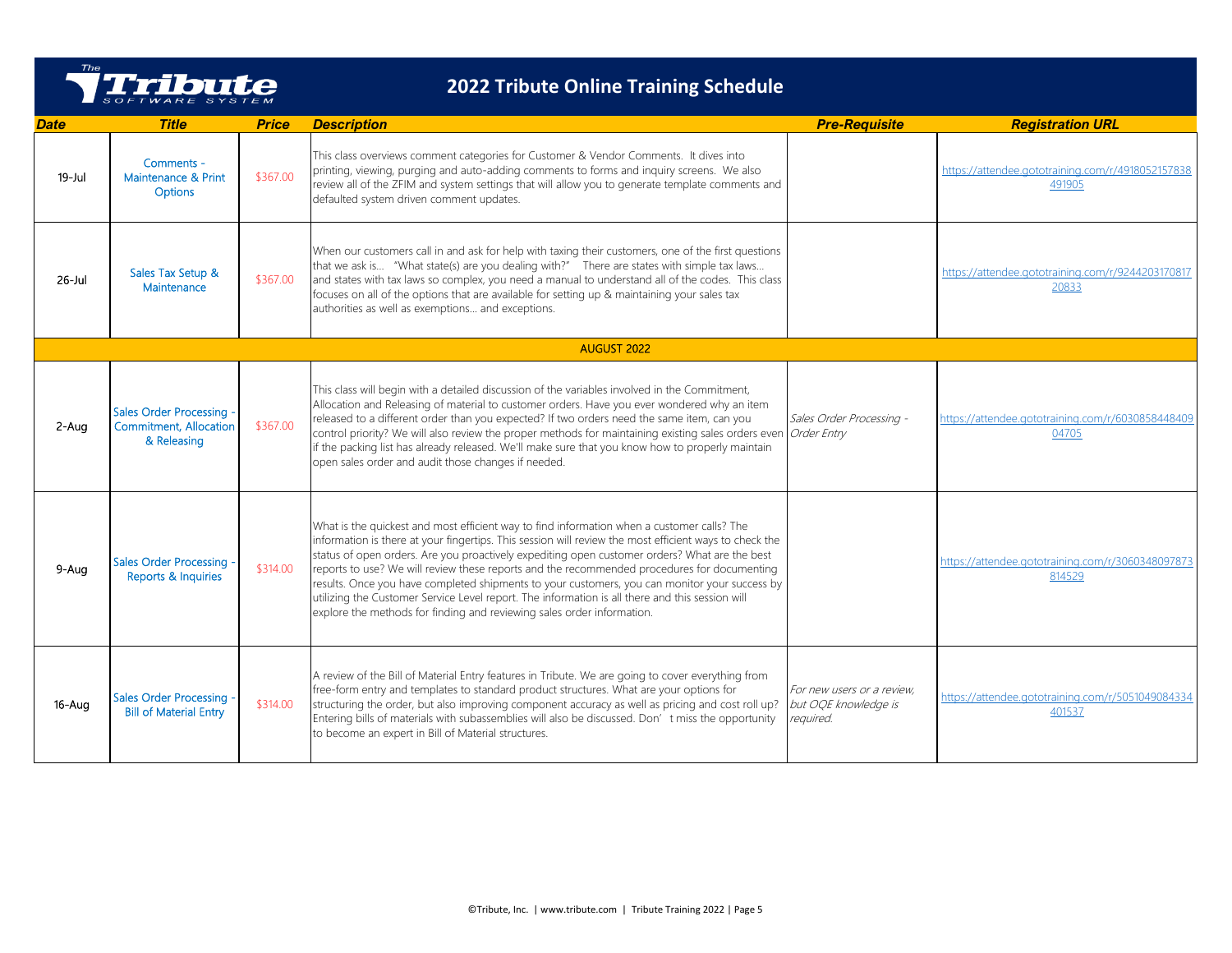

| <b>Date</b> | <b>Title</b>                                                                       | <b>Price</b> | <b>Description</b>                                                                                                                                                                                                                                                                                                                                                                                                                                                                                                                                                                                                                                                                                                                                                               | <b>Pre-Requisite</b>                    | <b>Registration URL</b>                                     |
|-------------|------------------------------------------------------------------------------------|--------------|----------------------------------------------------------------------------------------------------------------------------------------------------------------------------------------------------------------------------------------------------------------------------------------------------------------------------------------------------------------------------------------------------------------------------------------------------------------------------------------------------------------------------------------------------------------------------------------------------------------------------------------------------------------------------------------------------------------------------------------------------------------------------------|-----------------------------------------|-------------------------------------------------------------|
| 23-Aug      | <b>Sales Order Processing</b><br>Managing Counter Sales                            | \$314.00     | Is Counter Sales a part of your business? Then you want to make sure you are using all the tools<br>Tribute has to offer to make this process more efficient and this online class is for you. How can<br>OQE become a streamlined Point of Sale entry system? Can you do returns and exchanges at the<br>Counter? Do Counter Personnel struggle with item availability? Does Accounting need a better<br>way to track cash and checks received at the Counter? Maybe you are already using the Counter<br>Sale Module but want to review the process and set up. This online session will answer these<br>questions by reviewing the setup, entry process from OQE to Payment, and Accounts Receivable<br>Posting.                                                              | Basic knowledge of sales<br>order entry | https://attendee.gototraining.com/r/4899342867980<br>357121 |
| 30-Aug      | <b>Sales Order Processing</b><br><b>Processing Credits</b>                         | \$314.00     | Processing Credits can be as easy as A, B, C, or D with the proper training. Let us help you<br>demystify OICE. Are you finding yourself confused with the new look of the Order Invoice<br>Correction Entry (OICE) program? Are you not quite comfortable with how OICE works to begin<br>with? This On-Line Training Session will include an overview of the program layout, basic options<br>and shortcuts, as well as in-depth information regarding crediting and rebilling your customers.<br>We will answer your questions on how each option affects Accounts Receivable, Sales Analysis<br>and General Ledger. We will help determine which options should be used to handle each<br>billing/crediting scenario you might run into.                                     |                                         | https://attendee.gototraining.com/r/13138321512679<br>85153 |
|             |                                                                                    |              | <b>SEPTEMBER 2022</b>                                                                                                                                                                                                                                                                                                                                                                                                                                                                                                                                                                                                                                                                                                                                                            |                                         |                                                             |
| 6-Sep       | <b>Sales Order Processing</b><br><b>Recovering Freight</b><br><b>Expense</b>       | \$367.00     | Come to this session to learn the multiple ways Tribute Software can help you to recover the cost<br>of freight. As we have learned from multiple customer requests, there are many different ways in<br>which freight affects businesses and there are also unique ways of charging these costs back to<br>the customer or absorbing them into the orders. There are 6 standard ways in which you can<br>recover freight: Using accurate freight codes, charging or absorbing inbound freight, utilizing<br>freight adders and/or multipliers, assessing handling charges and increasing inventory costs<br>through QLAND. Did you know that different rules can apply to different customers? You'll learn<br>all of this and more in this important on-line training session. |                                         | https://attendee.gototraining.com/r/7732957423789<br>12513  |
| 13-Sep      | Sales Order Processing .<br>Reports & Inquiries for<br>Sales & Upper<br>Management | \$314.00     | This class will review the inquiries and reports available to get the information you need,<br>customized to the needs of management and sales.                                                                                                                                                                                                                                                                                                                                                                                                                                                                                                                                                                                                                                  |                                         | https://attendee.gototraining.com/r/4288031995570<br>150658 |
| 20-Sep      | Accounts Payable - Daily<br>Processing                                             | \$314.00     | What are the processes & procedures for handling Accounts Payable transactions daily? We'll<br>cover trade invoice entry and expense invoice entry in detail. Do you sometimes pay trade<br>invoices with a credit card? If so, what's the most efficient method for handling payment of your<br>credit card statement that includes payment of trade purchase orders? We'll also review the<br>computer check run process from start to finish. And last, we'll cover entry and updating of<br>manual checks. Come to this class if you' re new to your position or if you' d like a refresher<br>course on handling the day to day tasks in your Accounts Payable department.                                                                                                  |                                         | https://attendee.gototraining.com/r/5604672980128<br>986881 |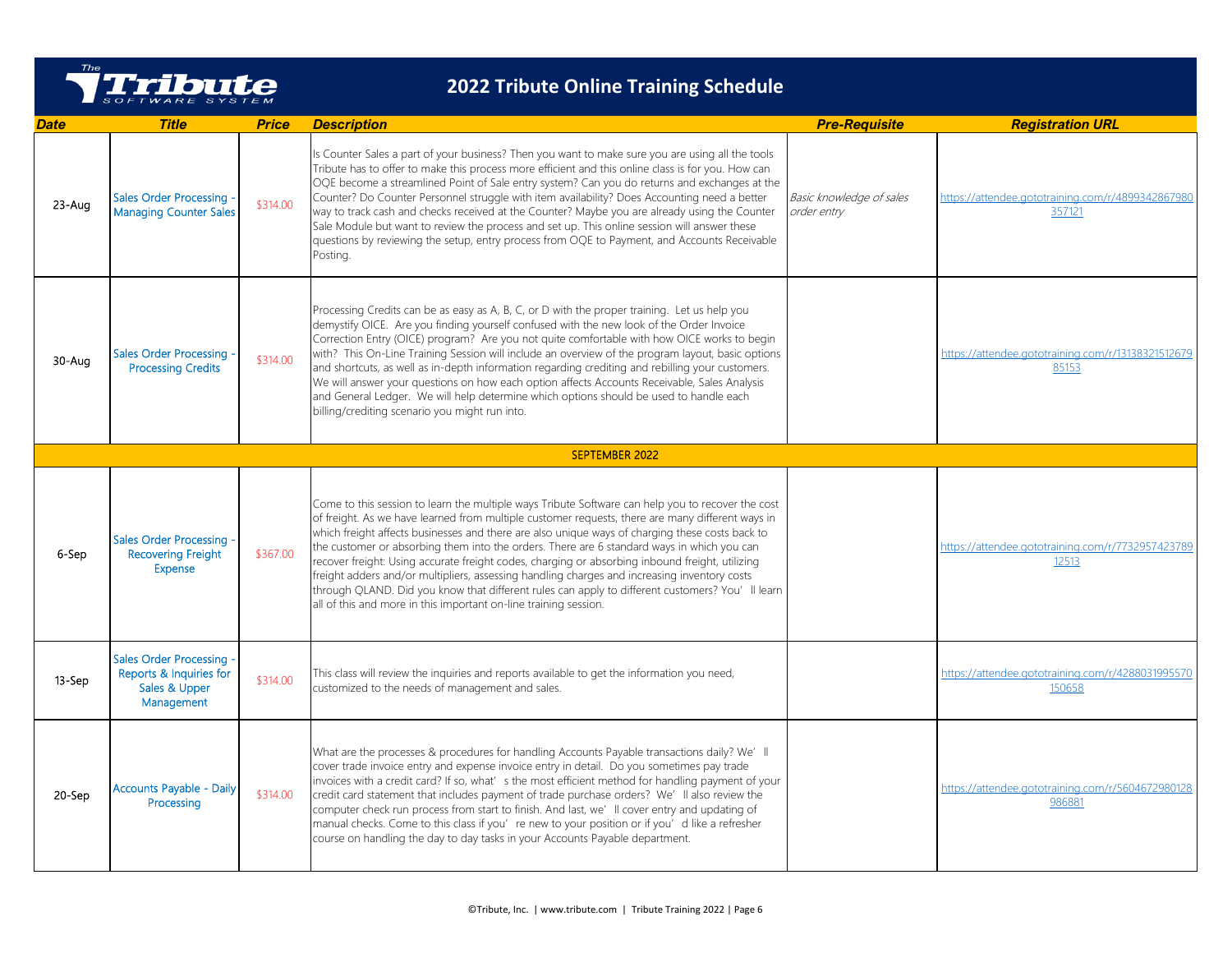

| Date      | <b>Title</b>                                                     | <b>Price</b> | <b>Description</b>                                                                                                                                                                                                                                                                                                                                                                                                                                                                                                                                                                                                                                                                                                                                                                                                          | <b>Pre-Requisite</b>                   | <b>Registration URL</b>                                     |
|-----------|------------------------------------------------------------------|--------------|-----------------------------------------------------------------------------------------------------------------------------------------------------------------------------------------------------------------------------------------------------------------------------------------------------------------------------------------------------------------------------------------------------------------------------------------------------------------------------------------------------------------------------------------------------------------------------------------------------------------------------------------------------------------------------------------------------------------------------------------------------------------------------------------------------------------------------|----------------------------------------|-------------------------------------------------------------|
| 27-Sep    | Accounts Payable -<br>Reports, Inquiries &<br>Troubleshooting    | \$314.00     | What is the quickest and most efficient way to find information when a vendor calls? How can you<br>find out what General Ledger account was used on a specific Accounts Payable transaction? What<br>do you do if you make an error and process the wrong line on a purchase order? This class will<br>focus on how to fix mistakes and reverse entries. We'll also cover specific types of Accounts<br>Payable transactions, such as prepaid invoices and adjusting debits. Come to this class to fine-<br>tune your knowledge of Tribute's Accounts Payable system and become more efficient.                                                                                                                                                                                                                            | Accounts Payable - Daily<br>Processing | https://attendee.gototraining.com/r/6516602426648<br>279809 |
|           |                                                                  |              | OCTOBER 2022                                                                                                                                                                                                                                                                                                                                                                                                                                                                                                                                                                                                                                                                                                                                                                                                                |                                        |                                                             |
| 4-Oct     | <b>Accounts Receivable -</b><br><b>Daily Processing</b>          | \$314.00     | If you are new to the Accounts Receivable department or looking to freshen up your skills, this is<br>the class for you. We will cover RMKE Cash Receipts batch posting in detail. This will include<br>discounts and allowances codes, posting cash on account, AUTO postings and depositing checks<br>against sales orders that have not been invoiced yet. We will also cover when to use RAMP to<br>process adjustments and miscellaneous postings. Processing automatic payments through APKE<br>and miscellaneous deposits through CDE will also be addressed.                                                                                                                                                                                                                                                        |                                        | https://attendee.gototraining.com/r/32161697862978<br>07106 |
| $11$ -Oct | Accounts Receivable -<br>Reports, Inquiries &<br>Troubleshooting | \$314.00     | Do you find that sometimes you aren' t positive which inquires or reports could help benefit your<br>Accounts Receivable department? Would you like to minimize your timeline when dealing with<br>collections? This class will go over inquiry and reporting tools that can make your life in Accounts   Accounts Receivable - Daily<br>Receivable more enjoyable. Having problems attempting to troubleshoot how an invoice was<br>paid? Need to change the way cash was distributed? These items will be discussed, as well as,<br>ARCM comments and flagging items for dispute.                                                                                                                                                                                                                                         | Processing                             | https://attendee.gototraining.com/r/1822666341440<br>567810 |
| $18$ -Oct | <b>Sales Order Processing</b><br><b>Order Entry</b>              | \$314.00     | Order Entry is where it all begins. Whether you are a seasoned veteran or a new user, everyone<br>can benefit from a review of the order entry process. Accurate data entry from the start will<br>positively impact your company' s ability to effectively service your customers. Order Entry is the<br>cornerstone of your business process and directly affects the productivity of other departments.<br>This can be accomplished by proper entry of Customer Shipping Requirements, as well as<br>sourcing and bill of material entry (existing templates and structures only). Topics will include the<br>entry of required dates, require date codes, looking up items numbers, and options for inquiry<br>within OQE. We will also address communicating with customers through sending order<br>acknowledgements. |                                        | https://attendee.gototraining.com/r/12977276045031<br>27042 |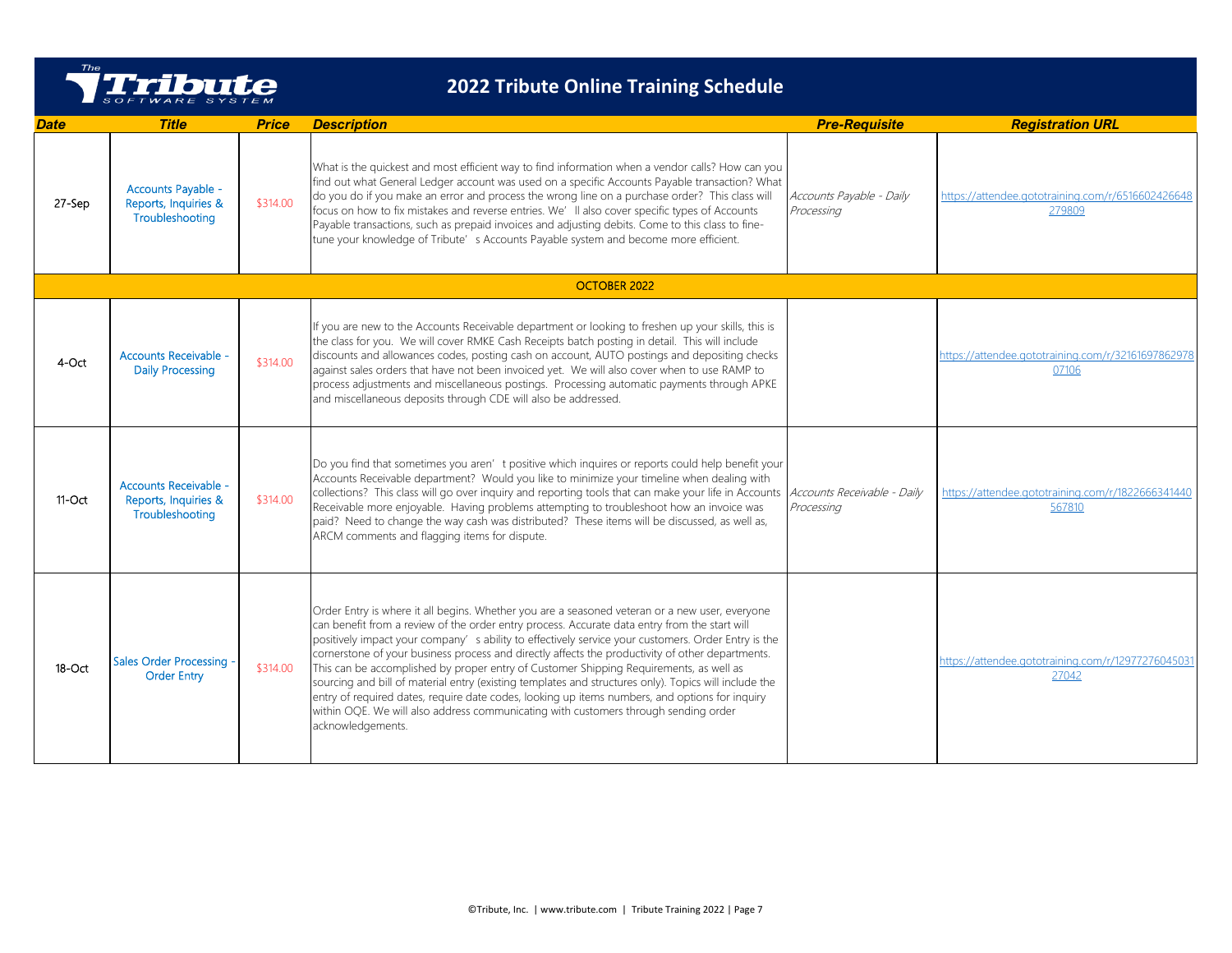

| Date     | <b>Title</b>                                                                                                         | <b>Price</b> | <b>Description</b>                                                                                                                                                                                                                                                                                                                                                                                                                                                                                                                                                                                                                | <b>Pre-Requisite</b>                                                                                                                                            | <b>Registration URL</b>                                     |
|----------|----------------------------------------------------------------------------------------------------------------------|--------------|-----------------------------------------------------------------------------------------------------------------------------------------------------------------------------------------------------------------------------------------------------------------------------------------------------------------------------------------------------------------------------------------------------------------------------------------------------------------------------------------------------------------------------------------------------------------------------------------------------------------------------------|-----------------------------------------------------------------------------------------------------------------------------------------------------------------|-------------------------------------------------------------|
| $25-Oct$ | Purchasing Day to Day<br>and Expediting                                                                              | \$314.00     | Let' s review the recommended procedures for managing the purchasing process in Tribute.<br>From reviewing new items to updating vendor discounting, we will discuss various programs,<br>inquiries and reports that are available throughout the purchasing process. We will discuss<br>QMPOM and purchase order maintenance. We will also review effective purchase order<br>expediting. You need effective tools for tracking vendor purchase orders and vendor deliveries.<br>This class is a must for users that are either new or experienced in their purchasing positions.                                                |                                                                                                                                                                 | https://attendee.gototraining.com/r/6838655980401<br>347585 |
|          |                                                                                                                      |              | NOVEMBER 2022                                                                                                                                                                                                                                                                                                                                                                                                                                                                                                                                                                                                                     |                                                                                                                                                                 |                                                             |
| 1-Nov    | <b>Understanding Inventory</b><br>Management - Setup &<br>Maintenance                                                | \$314.00     | Do you know the buy methods available to you? Do you know how buy quantities are calculated?<br>Do you understand Forecasted Monthly Demand and Forecasted Lead Time? Are you using<br>Safety Stock and Review Cycle? How about Ranking? Do you know how to set up the factors<br>involved? In today's changing economic climate, effectively managing your inventory is more<br>important than ever.<br>This Online Training class will have a direct impact on your company's inventory value, inventory<br>turns, and service levels. This is a prerequisite for any subsequent Understanding Inventory<br>Management Classes. |                                                                                                                                                                 | https://attendee.gototraining.com/r/1866200405691<br>378689 |
| 8-Nov    | <b>Understanding Inventory</b><br>Management -<br><b>Forecasting Customer</b><br>Demand & Vendor Lead<br><b>Time</b> | \$314.00     | As a follow up to Understanding Inventory Management - Setup and Maintenance, this class<br>focuses on analyzing and auditing Forecasted Monthly Demand and Forecasted Lead Time. FMD<br>and FLT directly affect when you buy, how much you buy and enables you to better take<br>advantage of supplier discounts.                                                                                                                                                                                                                                                                                                                | Understanding Inventory<br>Management - Setup &<br>Maintenance                                                                                                  | https://attendee.gototraining.com/r/13852806167719<br>42145 |
| 15-Nov   | <b>Understanding Inventory</b><br>Management - Buying &<br>Replenishment                                             | \$314.00     | Have you ever questioned why the system recommended buying an item? Or why it didn't<br>recommend buying an item? Where do zero buy quantities come from? Understanding the<br>buying and replenishment process in the system minimizes the time your purchasing group<br>spends on buying and maximizes their time available for truly managing your inventory, which wil<br>result in better customer service. This class assumes knowledge gained in the prior two classes, sc<br>they are recommended as a series.                                                                                                            | Understanding Inventory<br>Management - Setup &<br>Maintenance: Understanding<br>Inventory Management -<br>Forecasting Customer<br>Demand & Vendor Lead<br>Time | https://attendee.gototraining.com/r/1210594607397<br>423873 |
| 22-Nov   | <b>Physical Inventory</b><br><b>Process</b>                                                                          | \$367.00     | Whether you process a Physical Inventory Count daily, monthly or yearly, this class will go over<br>your options for your physical inventory process. Never done a real physical inventory? Only<br>spot checking things, as needed? This class will debunk your fears for setting up a regular<br>physical inventory process that meets your company's needs. It will include information on cycle<br>counting as well as utilizing bin locations for ease of process.                                                                                                                                                           |                                                                                                                                                                 | https://attendee.gototraining.com/r/63557911554124<br>39041 |